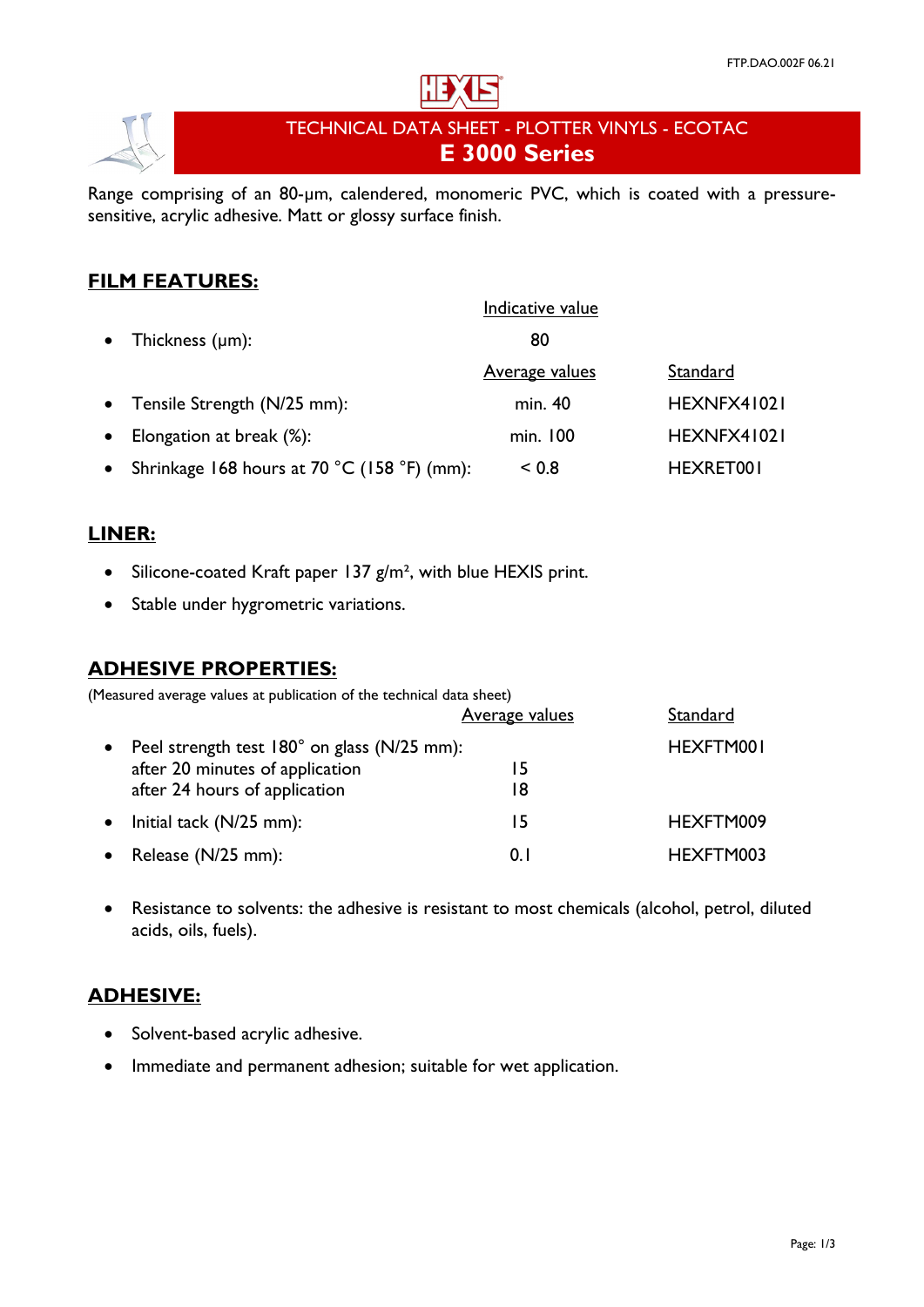#### **USER'S INSTRUCTIONS:**

- Minimum recommended application temperature: +10 °C (+50 °F).
- Operating temperature range: -40 °C to +90 °C (-40 °F to +194 °F).
- In the case of an already painted substrate, self-adhesive media must only be applied to undamaged original paintwork. If the paintwork is not original and/or damaged, the application and the removal are at the judgement and risk of the installer.

### **STORAGE:**

• Shelf life (before application):

The shelf life of this film is 2 years when stored unopened in its original packaging at a temperature ranging from 15 °C to 25 °C (+59 °F to +77 °F) with relative humidity between 30 % and 70 %.

# **DURABILITY:**

• The pigmentation (colour) of the PVC affects the stability duration of the dyes. An estimate of such a durability is confirmed by accelerated UV ageing tests performed on the ECOTAC films and by natural outdoor weathering.

| Dominant colour                                                                   | Max. indicative durability (years) $(1)$<br>Vertical indoor exposure (± 10°) on flat surfaces<br><b>Central European climate</b> |
|-----------------------------------------------------------------------------------|----------------------------------------------------------------------------------------------------------------------------------|
| White, Black                                                                      | 6                                                                                                                                |
| Colours, other tints                                                              |                                                                                                                                  |
| Metallic colours                                                                  |                                                                                                                                  |
| Colour with red, yellow / orange<br>tendency, E3ELE Electric Blue.<br>Transparent |                                                                                                                                  |

- The results indicated below are obtained specifically in vertical ( $\pm$  10°) outdoor exposure. The conditions of durability indicated in Chart 1 are inherent to this position up to a few degrees. Other positions accentuate climatic influences and an alteration in gloss or colour, or even a slight dusting may appear. Application to the vehicle bonnet is particularly severe, due to the horizontal exposure and the heat from the engine.
- To estimate the durabilities for non-vertical exposure, divide the durabilities in Chart 1 by the factors given in Chart 2.

| <b>Exposure</b>              | Dividing factor <sup>(1)</sup>  |  |
|------------------------------|---------------------------------|--|
|                              | <b>Central European climate</b> |  |
| <b>Non-vertical exposure</b> |                                 |  |
| Horizontal exposure (± 10°)  | ን ጸ                             |  |

**Chart 2:** Dividing factor